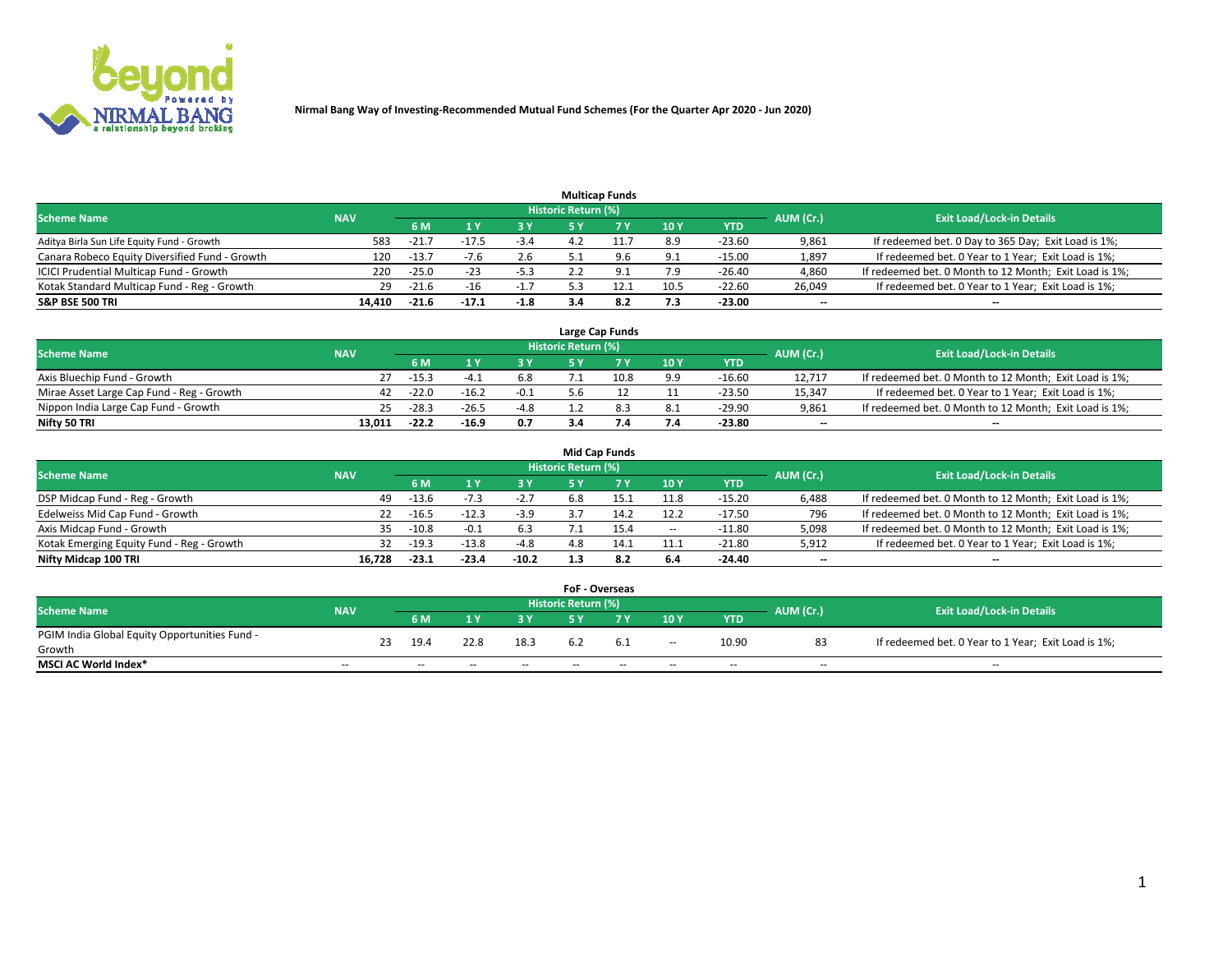

|                                                  |            |               |         |        |                     | Large & Midcap |      |            |           |                                                        |
|--------------------------------------------------|------------|---------------|---------|--------|---------------------|----------------|------|------------|-----------|--------------------------------------------------------|
| <b>Scheme Name</b>                               | <b>NAV</b> |               |         |        | Historic Return (%) |                |      |            | AUM (Cr.) | <b>Exit Load/Lock-in Details</b>                       |
|                                                  |            | 6 M           |         | 3 V    |                     |                | 10Y  | <b>YTD</b> |           |                                                        |
| Canara Robeco Emerging Equities - Growth         |            | 80<br>$-14.9$ |         | $-2.1$ |                     | 17.9           | 14.8 | $-17.10$   | 4,846     | If redeemed bet. 0 Year to 1 Year; Exit Load is 1%;    |
| Invesco India Growth Opportunities Fund - Growth |            | 29<br>$-19.5$ | $-12.2$ | 1.3    | 4.8                 | 10.9           | 9.7  | $-20.70$   | 2,282     | If redeemed bet. 0 Year to 1 Year; Exit Load is 1%;    |
| Sundaram Large and Mid Cap Fund - Reg - Growth   |            | $-26.0$       | $-18.4$ | $-2.1$ |                     | 10.4           | 7.2  | $-26.30$   | 1,013     | If redeemed bet. 0 Month to 12 Month; Exit Load is 1%; |
| Principal Emerging Bluechip Fund - Growth        |            | 88<br>-17.0   | $-12$   |        | , b                 | 14.9           | 11.6 | $-18.70$   | 1,822     | If redeemed bet. 0 Day to 365 Days; Exit Load is 1%;   |
| NIFTY Large Midcap 250 TRI                       | 5.761      | $-20.8$       | $-17.2$ | $-2.8$ |                     | 9.9            | 8.2  | $-22.30$   | $- -$     | $\sim$                                                 |

|                                  |            |         |         |        |                     | <b>Focused Funds</b> |                          |          |                          |                                                        |
|----------------------------------|------------|---------|---------|--------|---------------------|----------------------|--------------------------|----------|--------------------------|--------------------------------------------------------|
| <b>Scheme Name</b>               | <b>NAV</b> |         |         |        | Historic Return (%) |                      |                          |          | AUM (Cr.)                | <b>Exit Load/Lock-in Details</b>                       |
|                                  |            | 6 M     |         |        |                     |                      | 10Y                      | YTD      |                          |                                                        |
| Axis Focused 25 Fund - Growth    |            | $-19.2$ |         |        |                     | 10.7                 | $\overline{\phantom{a}}$ | $-20.20$ | 9.493                    | If redeemed bet. 0 Month to 12 Month; Exit Load is 1%; |
| SBI Focused Equity Fund - Growth | 124        | $-17.3$ | $-10.7$ | 3.9    |                     |                      | 13.2                     | $-19.00$ | 7,968                    | If redeemed bet. 0 Year to 1 Year; Exit Load is 1%;    |
| <b>S&amp;P BSE 500 TRI</b>       | 14.410     | $-21.6$ | $-17.1$ | $-1.8$ |                     |                      | 7.3                      | $-23.00$ | $\overline{\phantom{a}}$ | $\overline{\phantom{a}}$                               |

|                                             |            |                                  |         |         |     | <b>Small Cap Funds</b> |       |            |       |                                                     |
|---------------------------------------------|------------|----------------------------------|---------|---------|-----|------------------------|-------|------------|-------|-----------------------------------------------------|
| <b>Scheme Name</b>                          | AUM (Cr.)  | <b>Exit Load/Lock-in Details</b> |         |         |     |                        |       |            |       |                                                     |
|                                             | <b>NAV</b> | 6 M                              |         | 3 Y     |     |                        | 10Y   | <b>YTD</b> |       |                                                     |
| HDFC Small Cap Fund - Growth                | 28         | $-28.6$                          | $-33.4$ | $-9.1$  |     |                        | 7.3   | $-28.20$   | 6,835 | If redeemed bet. 0 Year to 1 Year; Exit Load is 1%; |
| L&T Emerging Businesses Fund - Reg - Growth | 16.        | $-29.5$                          | $-31.7$ | $-11.6$ | 2.9 | $\sim$                 | $- -$ | $-29.90$   | 4,268 | If redeemed bet. 0 Year to 1 Year; Exit Load is 1%; |
| SBI Small Cap Fund - Growth                 | 43         | $-19.2$                          | $-13.6$ | $-0.2$  | 7.6 |                        | 15.4  | $-19.20$   | 3,280 | If redeemed bet. 0 Year to 1 Year; Exit Load is 1%; |
| Nifty Smallcap 100 TRI                      | 4.821      | $-31.6$                          | $-36.6$ | -19     |     |                        |       | $-32.70$   | $- -$ | $\overline{\phantom{a}}$                            |

| ELSS Schemes (Tax Saving u/s 80-C)           |            |         |         |                            |       |      |        |            |           |                                  |  |  |  |
|----------------------------------------------|------------|---------|---------|----------------------------|-------|------|--------|------------|-----------|----------------------------------|--|--|--|
| <b>Scheme Name</b>                           | <b>NAV</b> |         |         | <b>Historic Return (%)</b> |       |      |        |            | AUM (Cr.) | <b>Exit Load/Lock-in Details</b> |  |  |  |
|                                              |            | 6 M     | 1 Y     | -3 Y                       | 5 Y   |      | 10Y    | <b>YTD</b> |           |                                  |  |  |  |
| Aditya Birla Sun Life Tax Relief 96 - Growth | 27         | $-14.8$ | $-11.4$ | 0.0                        | 4.8   | 12.6 | 9.3    | $-16.40$   | 9,372     | Nil                              |  |  |  |
| Axis Long Term Equity Fund - Growth          | 40         | $-18.0$ | $-6.8$  | 3.4                        | 5.7   | 14.8 | 13.9   | $-18.60$   | 19,632    | Nil                              |  |  |  |
| Canara Robeco Equity Tax Saver Fund - Growth | 59         | $-13.1$ | $-7.1$  | 2.6                        | 5.2   | 10.2 | 9.4    | $-14.40$   | 941       | Nil                              |  |  |  |
| Invesco India Tax Plan - Growth              | 44         | $-17.0$ | $-10.2$ |                            |       | 12.1 | 10.7   | $-18.40$   | 930       | Nil                              |  |  |  |
| Mirae Asset Tax Saver Fund - Reg - Growth    | 15         | $-20.8$ | $-13$   |                            | $- -$ | --   | $\sim$ | $-22.40$   | 3,184     | Nil                              |  |  |  |
| S&P BSE 200 TRI                              | 4,693      | $-21.4$ | $-16.1$ | -0.7                       | 3.7   | 8.3  | 7.6    | $-22.80$   | $- -$     | $\overline{\phantom{a}}$         |  |  |  |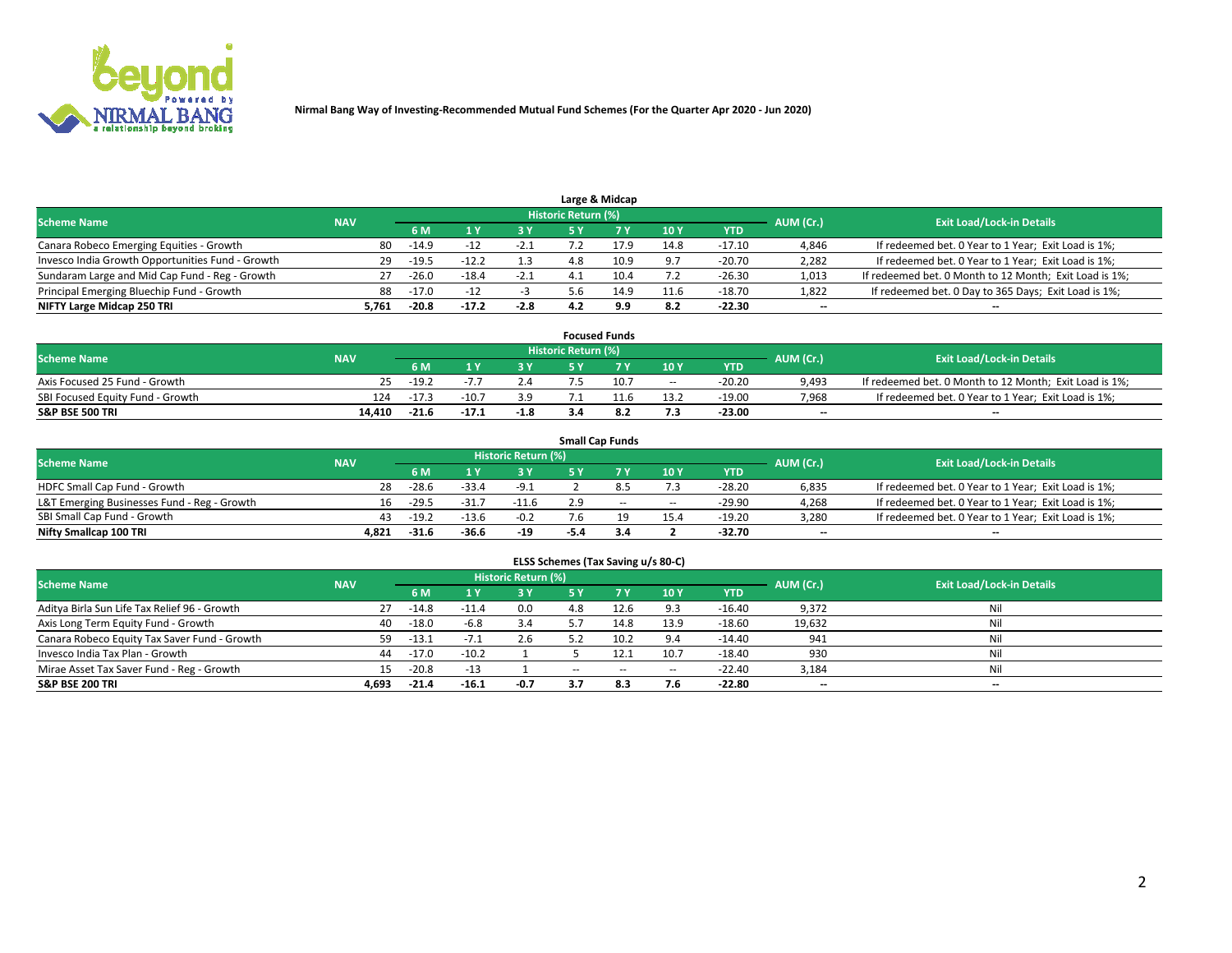

|                                           |            |         |         |                     | <b>Contra/Value Fund</b> |      |            |           |                                                     |
|-------------------------------------------|------------|---------|---------|---------------------|--------------------------|------|------------|-----------|-----------------------------------------------------|
| <b>Scheme Name</b>                        | <b>NAV</b> |         |         | Historic Return (%) |                          |      |            | AUM (Cr.) | <b>Exit Load/Lock-in Details</b>                    |
|                                           |            | 6 M     |         | 2 V                 |                          | 10Y  | <b>YTD</b> |           |                                                     |
| Kotak India EQ Contra Fund - Reg - Growth | 42         | $-21.8$ | -17.2   | 0.6                 |                          | 7.8  | $-23.10$   | 726       | If redeemed bet. 0 Year to 1 Year; Exit Load is 1%; |
| Invesco India Contra Fund - Growth        | 40         | $-17.1$ | $-13.2$ | 0.6                 | 13.6                     | 10.4 | $-18.50$   | 4,274     | If redeemed bet. 0 Year to 1 Year; Exit Load is 1%; |
| UTI Value Opportunities Fund - Growth     | 51         | $-19.1$ | $-14.5$ | $-1.6$              | 6.6                      | 7.8  | $-21.40$   | 3,763     | If redeemed bet. 0 Year to 1 Year; Exit Load is 1%; |
| Nippon India Value Fund - Growth          | 57         | $-23.2$ | $-20.2$ | $-4.7$              |                          | 7.2  | $-24.50$   | 2,463     | If redeemed bet. 0 Year to 1 Year; Exit Load is 1%; |
| <b>S&amp;P BSE 500 TRI</b>                | 14.410     | $-21.6$ | $-17.1$ | -1.8                |                          | 7.3  | $-23.00$   | $- -$     | $\sim$                                              |

|                                                                           |            |         |         |                            |     | Sector/Thematic |        |          |                          |                                                        |
|---------------------------------------------------------------------------|------------|---------|---------|----------------------------|-----|-----------------|--------|----------|--------------------------|--------------------------------------------------------|
| <b>Scheme Name</b>                                                        | <b>NAV</b> |         |         | <b>Historic Return (%)</b> |     |                 |        |          | AUM (Cr.)                | <b>Exit Load/Lock-in Details</b>                       |
|                                                                           |            | 6 M     |         | 3 Y                        | 5 Y |                 | 10Y    | YTD      |                          |                                                        |
| Canara Robeco Consumer Trends Fund - Reg -<br>Growth                      | 36         | $-16.6$ | $-5.1$  | 2.9                        | 7.5 |                 | 11.6   | $-16.30$ | 351                      | If redeemed bet. 0 Year to 1 Year; Exit Load is 1%;    |
| Mirae Asset Great Consumer Fund - Growth                                  | 29         | $-22.5$ | $-13.2$ | 1.4                        | 5.4 | 11.3            | $\sim$ | $-22.90$ | 865                      | If redeemed bet. 0 Year to 1 Year; Exit Load is 1%;    |
| <b>ICICI Prudential Technology Fund - Growth</b>                          | 50         | $-13.2$ | $-13.8$ | 7.4                        |     | 14              | 12.9   | $-14.20$ | 349                      | If redeemed bet. 0 Day to 15 Day; Exit Load is 1%;     |
| Nippon India Pharma Fund - Growth                                         | 180        | 22.5    | 22.5    | 10.9                       | 6.6 | 14.5            | 14     | 18.60    | 2,851                    | If redeemed bet. 0 Year to 1 Year; Exit Load is 1%;    |
| BNP Paribas India Consumption Fund - Reg - Growth                         |            | $-11.8$ | 0.9     | $\sim$                     |     |                 | $\sim$ | $-13.50$ | 491                      | If redeemed bet. 0 Month to 12 Month; Exit Load is 1%; |
| ICICI Prudential Banking and Financial Services Fund -<br>Retail - Growth | 42         | $-37.9$ | $-34.4$ | $-9.2$                     |     | 9.3             | 10.2   | $-40.10$ | 2,716                    | If redeemed bet. 0 Day to 15 Day; Exit Load is 1%;     |
| <b>S&amp;P BSE 500 TRI</b>                                                | 14.410     | $-21.6$ | $-17.1$ | $-1.8$                     | 3.4 | 8.2             | 7.3    | -23.00   | $\overline{\phantom{a}}$ | $\overline{\phantom{a}}$                               |

|                                                            |            |         |         |                            | <b>Dynamic Asset Allocation Funds</b> |           |        |            |           |                                                          |
|------------------------------------------------------------|------------|---------|---------|----------------------------|---------------------------------------|-----------|--------|------------|-----------|----------------------------------------------------------|
| <b>Scheme Name</b>                                         | <b>NAV</b> |         |         | <b>Historic Return (%)</b> |                                       |           |        |            | AUM (Cr.) | <b>Exit Load/Lock-in Details</b>                         |
|                                                            |            | 6 M     |         | 3Y                         | 5 Y                                   | <b>7Y</b> | 10Y    | <b>YTD</b> |           |                                                          |
| ICICI Prudential Balanced Advantage Fund - Reg -<br>Growth | 32         | $-13.9$ | -8      | 1.7                        |                                       | 9.3       | 9.9    | $-15.20$   | 24,834    | If redeemed bet. 0 Year to 1 Year; Exit Load is 1%;      |
| Invesco India Dynamic Equity Fund - Growth                 | 26         | $-12.1$ |         |                            | 4.5                                   | 9.1       | 8.4    | $-12.30$   | 737       | If redeemed bet. 0 Month to 3 Month; Exit Load is 0.25%; |
| Nippon India Balanced Advantage Fund - Growth              | 82         | $-12.2$ | -9      | 0.4                        | 4                                     | 8.8       | 8.7    | $-13.30$   | 2,682     | If redeemed bet. 0 Month to 12 Month; Exit Load is 1%;   |
| HDFC Balanced Advantage Fund - Growth                      | 154        | $-22.9$ | $-19.9$ | $-2.3$                     | 3.2                                   |           | 7.5    | $-23.60$   | 35,118    | If redeemed bet. 0 Year to 1 Year; Exit Load is 1%;      |
| SBI Dynamic Asset Allocation Fund - Reg - Growth           | 12         | $-12.5$ | $-9.5$  | 0.8                        | 3.9                                   | $\sim$    | $\sim$ | $-14.10$   | 574       | If redeemed bet. 0 Month to 12 Month; Exit Load is 1%;   |
| NIFTY 50 Hybrid Composite Debt 65:35 Index                 | 9.144      | $-11.9$ | $-5.8$  |                            | 5.7                                   | 8.2       | 8.2    | $-13.50$   |           | $\overline{\phantom{a}}$                                 |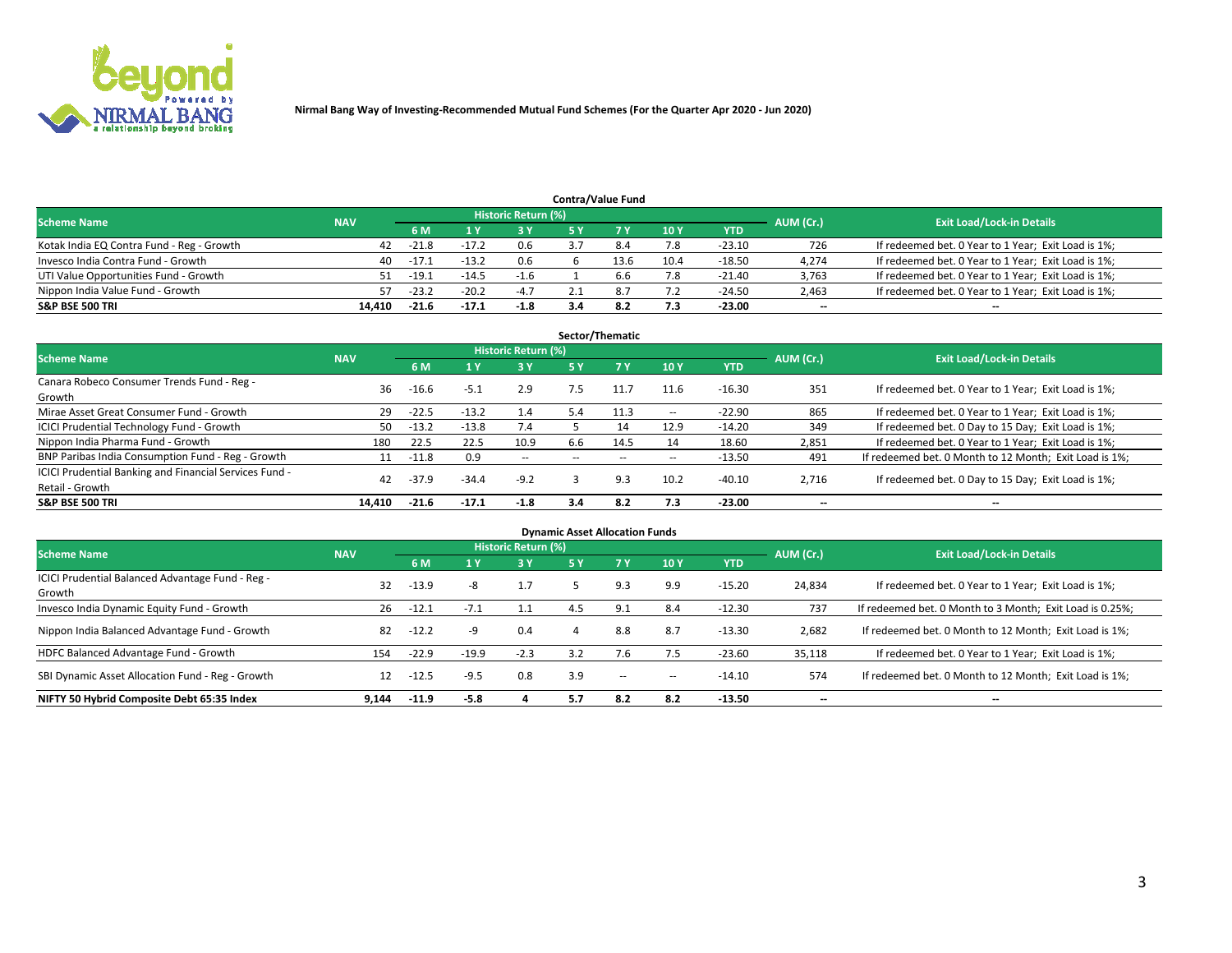

| <b>Hybrid Aggressive</b>                        |            |         |        |                            |       |        |        |          |           |                                                        |  |  |  |
|-------------------------------------------------|------------|---------|--------|----------------------------|-------|--------|--------|----------|-----------|--------------------------------------------------------|--|--|--|
| <b>Scheme Name</b>                              | <b>NAV</b> |         |        | <b>Historic Return (%)</b> |       |        |        |          | AUM (Cr.) | <b>Exit Load/Lock-in Details</b>                       |  |  |  |
|                                                 |            | 6 M     |        | 3 Y                        |       |        | 10Y    | YTD      |           |                                                        |  |  |  |
| ICICI Prudential Equity & Debt Fund - Growth    | 112        | $-17.8$ | -14.6  |                            |       | 10.2   | 10.6   | $-19.80$ | 17,696    | If redeemed bet. 0 Year to 1 Year; Exit Load is 1%;    |  |  |  |
| Mirae Asset Hybrid - Equity Fund - Reg - Growth | 13         | -14.6   |        | 2.2                        | $- -$ | $\sim$ | $\sim$ | $-16.40$ | 3,314     | If redeemed bet. 0 Year to 1 Year; Exit Load is 1%;    |  |  |  |
| SBI Equity Hybrid Fund - Growth                 | 122        | $-14.5$ | $-1.4$ |                            |       |        | 9.7    | $-16.10$ | 29,106    | If redeemed bet. 0 Month to 12 Month; Exit Load is 1%; |  |  |  |
| Canara Robeco Equity Hybrid Fund - Growth       | 151        | -8.8    | $-2.4$ | 3.3                        | 6.6   |        | 10.3   | $-10.20$ | 2,912     | If redeemed bet. 0 Year to 1 Year; Exit Load is 1%;    |  |  |  |
| NIFTY 50 Hybrid Composite Debt 65:35 Index      | 9,144      | $-11.9$ | -5.8   |                            |       | 8.2    | 8.2    | $-13.50$ | $- -$     | $\overline{\phantom{a}}$                               |  |  |  |

| <b>Arbitrage Fund</b>                      |            |     |        |     |                            |  |  |             |            |           |                                                          |  |  |
|--------------------------------------------|------------|-----|--------|-----|----------------------------|--|--|-------------|------------|-----------|----------------------------------------------------------|--|--|
| <b>Scheme Name</b>                         | <b>NAV</b> |     |        |     | <b>Historic Return (%)</b> |  |  |             |            | AUM (Cr.) | <b>Exit Load/Lock-in Details</b>                         |  |  |
|                                            |            |     | 1 M    | : M | 6 M                        |  |  | <b>23 V</b> | <b>YTD</b> |           |                                                          |  |  |
| IDFC Arbitrage Fund - Reg - Growth         |            | 25. | . ხ. ა |     |                            |  |  |             | 5.50       | 6.607     | If redeemed bet. 0 Month to 1 Month; Exit Load is 0.25%; |  |  |
| Kotak Equity Arbitrage Fund - Reg - Growth |            | 28  | 6.3    |     | 5.6                        |  |  |             | 6.30       | 12.043    | If redeemed bet. 0 Day to 30 Day; Exit Load is 0.25%;    |  |  |
| Nippon India Arbitrage Fund - Growth       |            | 20. |        |     |                            |  |  | 6.3         | 6.30       | 7.068     | If redeemed bet. 0 Month to 1 Month; Exit Load is 0.25%; |  |  |

| <b>Equity Saver</b>                      |            |    |        |    |                     |       |        |        |            |                          |                                                        |  |  |  |
|------------------------------------------|------------|----|--------|----|---------------------|-------|--------|--------|------------|--------------------------|--------------------------------------------------------|--|--|--|
| <b>Scheme Name</b>                       | <b>NAV</b> |    |        |    | Historic Return (%) |       |        |        |            | AUM (Cr.)                | <b>Exit Load/Lock-in Details</b>                       |  |  |  |
|                                          |            |    | 6 M    |    | o v                 |       |        | 10Y    | <b>YTD</b> |                          |                                                        |  |  |  |
| Axis Equity Saver Fund - Reg - Growth    |            |    | -8.5   |    |                     | $- -$ | $-$    | $\sim$ | $-9.00$    | 700                      | If redeemed bet. 0 Month to 12 Month; Exit Load is 1%; |  |  |  |
| Kotak Equity Savings Fund - Reg - Growth |            | 14 | $-5.8$ |    |                     |       | $\sim$ | $\sim$ | $-6.70$    | 1.492                    | If redeemed bet. 0 Year to 1 Year; Exit Load is 1%;    |  |  |  |
| CRISIL Hybrid 50+50 - Moderate Index*    | $- -$      |    | --     | -- | $-$                 | $- -$ | $\sim$ | $-$    | $-$        | $\overline{\phantom{a}}$ | $-$                                                    |  |  |  |

| <b>Liquid Funds</b>                 |                          |     |     |                            |    |     |            |                 |           |                                  |  |  |  |
|-------------------------------------|--------------------------|-----|-----|----------------------------|----|-----|------------|-----------------|-----------|----------------------------------|--|--|--|
| <b>Scheme Name</b>                  | <b>NAV</b>               |     |     | <b>Historic Return (%)</b> |    |     | <b>YTM</b> | Avg             | AUM (Cr.) | <b>Exit Load/Lock-in Details</b> |  |  |  |
|                                     |                          | 1W  | 2 W | 1 M                        | sм | 1 V |            | <b>Maturity</b> |           |                                  |  |  |  |
| Axis Liquid Fund - Growth           | 2,207                    | 5.5 | 4.3 | 5.3                        | 58 |     | 4.49       | $\sim$          | 25,860    | *Ref Footnote                    |  |  |  |
| IDFC Cash Fund - Reg - Growth       | 2,404                    | 4.9 |     |                            |    |     | 4.89       | $\sim$          | 11,992    | *Ref Footnote                    |  |  |  |
| Mahindra Liquid Fund - Reg - Growth | 1,290                    |     |     | 5.3                        |    |     | 4.85       | $\sim$          | 2,280     | *Ref Footnote                    |  |  |  |
| Kotak Liquid Fund - Reg - Growth    | 4,022                    | ς.  |     |                            |    | 5.8 | 4.37       | $\sim$ $-$      | 27,398    | *Ref Footnote                    |  |  |  |
| <b>CRISIL Liquid Fund Index</b>     | $\overline{\phantom{a}}$ | 6.7 | J.L | 5.5                        |    | 6.2 | $-$        | $- -$           | $- -$     | $- -$                            |  |  |  |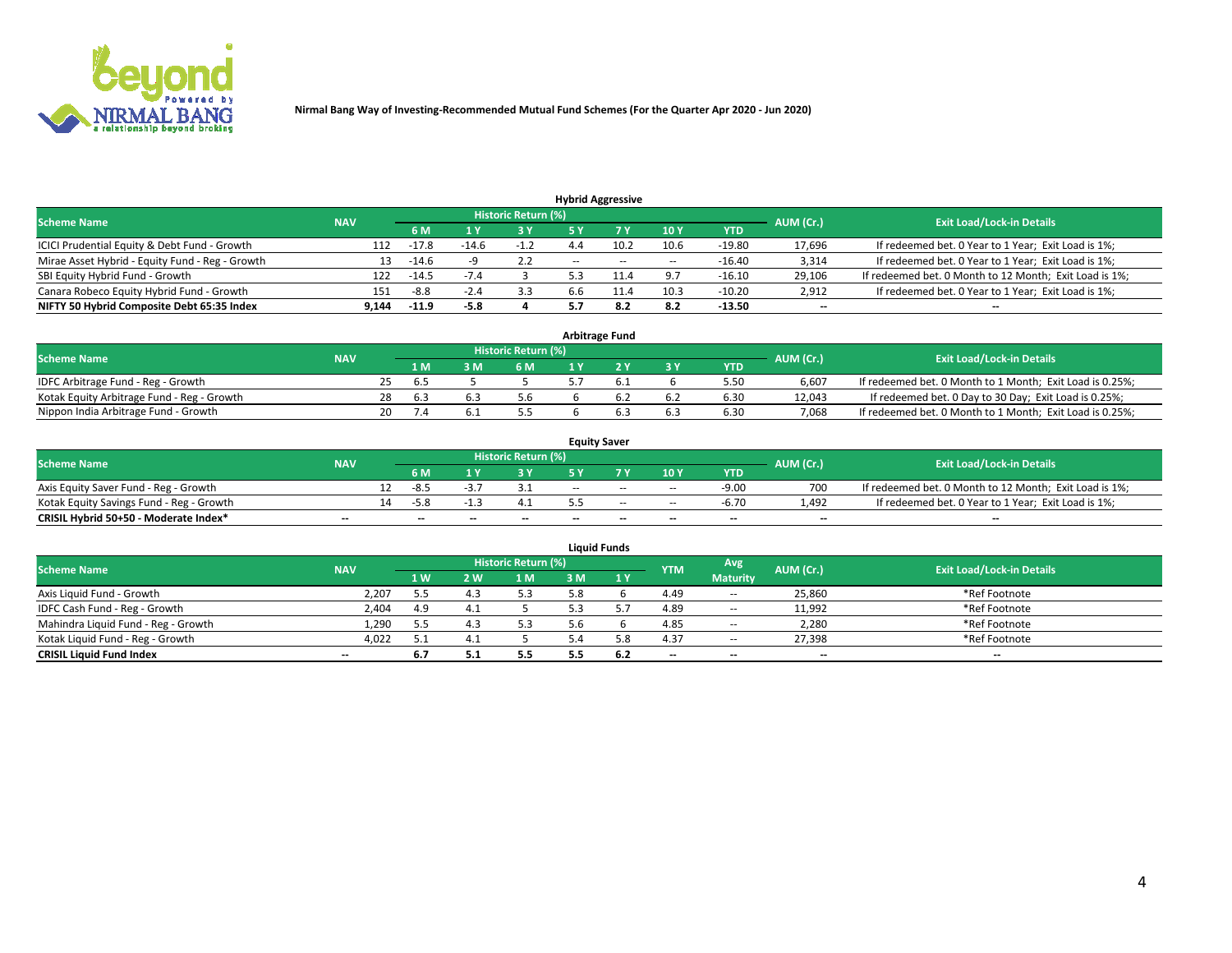

| <b>Ultra Short Fund</b>                       |            |     |     |                     |        |     |            |                 |           |                                  |  |  |  |  |
|-----------------------------------------------|------------|-----|-----|---------------------|--------|-----|------------|-----------------|-----------|----------------------------------|--|--|--|--|
| <b>Scheme Name</b>                            | <b>NAV</b> |     |     | Historic Return (%) |        |     | <b>YTM</b> | Avg             | AUM (Cr.) | <b>Exit Load/Lock-in Details</b> |  |  |  |  |
|                                               |            | 1 M | l M | 6 M                 | ∣Y     |     |            | <b>Maturity</b> |           |                                  |  |  |  |  |
| IDFC Ultra Short Term Fund - Reg - Growth     |            |     |     | 6.4                 |        | $-$ | 5.87       | $\sim$          | 4,709     | Nil                              |  |  |  |  |
| Sundaram Ultra Short Term Fund - Reg - Growth |            |     |     |                     | $\sim$ | $-$ | 5.31       | $\sim$          | 323       | Nil                              |  |  |  |  |
| L&T Ultra Short Term Fund - Growth            | 33         | 8.6 |     | 6.3                 |        |     | 5.9        | $\sim$          | 1,616     | Nil                              |  |  |  |  |
| <b>NIFTY Ultra Short Duration Debt Index</b>  | 4,094      | 8.5 | 6.6 | 6.5                 |        | 7.6 | $- -$      | $-$             | $- -$     | $- -$                            |  |  |  |  |

| <b>Money Market Fund</b>                         |            |                                  |     |     |     |     |            |                 |       |     |  |  |  |  |
|--------------------------------------------------|------------|----------------------------------|-----|-----|-----|-----|------------|-----------------|-------|-----|--|--|--|--|
| <b>Scheme Name</b>                               | AUM (Cr.)  | <b>Exit Load/Lock-in Details</b> |     |     |     |     |            |                 |       |     |  |  |  |  |
|                                                  | <b>NAV</b> | 1 M                              | 3 M | 6 M |     | ע כ | <b>YTM</b> | <b>Maturity</b> |       |     |  |  |  |  |
| Aditya Birla Sun Life Money Manager Fund - Reg - | 272        | 9.6                              |     | 6.9 |     | 7.6 | 6.57       |                 | 8,222 | Nil |  |  |  |  |
| Growth                                           |            |                                  |     |     |     |     |            | $\sim$          |       |     |  |  |  |  |
| Nippon India Money Market Fund - Growth          | 3.060      | د ۵                              | 5.9 | 6.5 |     |     | 6.22       | $- -$           | 4,136 | Nil |  |  |  |  |
| <b>CRISIL Liquid Fund Index</b>                  | $- -$      | 5.5                              | 5.5 | 5.6 | 6.2 | --  | $-$        | $- -$           | $- -$ | $-$ |  |  |  |  |

| <b>Short Term Fund</b>                          |            |     |      |     |                            |     |  |            |                          |           |                                  |  |  |
|-------------------------------------------------|------------|-----|------|-----|----------------------------|-----|--|------------|--------------------------|-----------|----------------------------------|--|--|
| <b>Scheme Name</b>                              | <b>NAV</b> |     |      |     | <b>Historic Return (%)</b> |     |  | <b>YTM</b> | Avg                      | AUM (Cr.) | <b>Exit Load/Lock-in Details</b> |  |  |
|                                                 |            |     | 1 M  | 3 M | 6 M                        |     |  |            | <b>Maturity</b>          |           |                                  |  |  |
| Axis Short Term Fund - Growth                   |            | 22  | 17.9 |     | -8.1                       | 9.8 |  | 6.92       | $\overline{\phantom{a}}$ | 5,560     | Nil                              |  |  |
| HDFC Short Term Debt Fund - Growth              |            | 23  | 18.5 |     | 8.2                        | 9.9 |  | 7.48       | $\sim$                   | 11,000    | Nil                              |  |  |
| IDFC Bond Fund - Short Term Plan - Reg - Growth |            | 42  | 16.9 |     |                            | 9.8 |  | 6.52       | $\sim$ $-$               | 11,459    | Nil                              |  |  |
| Kotak Bond Short Term Fund - Reg - Growth       |            | 38  | 22.0 | 6.9 | 8.4                        |     |  | 7.04       | $\sim$                   | 9,928     | Nil                              |  |  |
| L&T Short Term Bond Fund - Reg - Growth         |            | 20. | 21.3 |     |                            |     |  | 6.29       | $\sim$                   | 4.422     | Nil                              |  |  |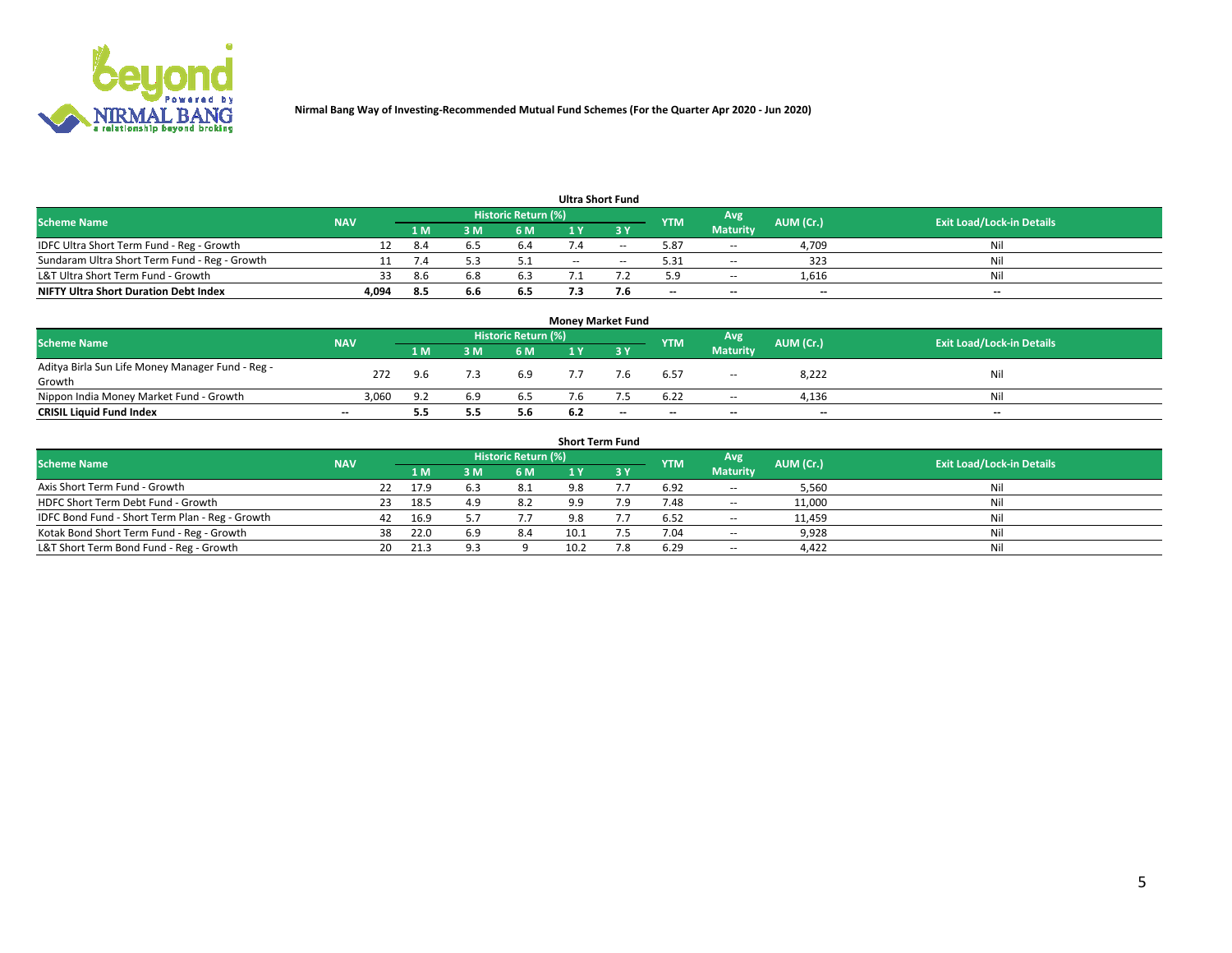

| <b>Low Duration Fund</b>                  |            |      |     |                     |  |  |            |                 |           |                                  |  |  |  |  |
|-------------------------------------------|------------|------|-----|---------------------|--|--|------------|-----------------|-----------|----------------------------------|--|--|--|--|
| <b>Scheme Name</b>                        | <b>NAV</b> |      |     | Historic Return (%) |  |  | <b>YTM</b> | Avg             | AUM (Cr.) | <b>Exit Load/Lock-in Details</b> |  |  |  |  |
|                                           |            | 1 M  | 3 M | 6 M                 |  |  |            | <b>Maturity</b> |           |                                  |  |  |  |  |
| Axis Treasury Advantage Fund - Growth     | 2.272      | 10.4 |     | 6.4                 |  |  | 6.52       | $\sim$          | 4.625     | Nil                              |  |  |  |  |
| Canara Robeco Savings Fund - Reg - Growth |            | 10.6 |     | 63                  |  |  | ,,         | $\sim$          | 889       | Nil                              |  |  |  |  |
| IDFC Low Duration Fund - Reg - Growth     | 29         | 11.6 |     | 6.6                 |  |  | 5.93       | $\sim$          | 4.045     | Nil                              |  |  |  |  |

| <b>Banking &amp; PSU Bond Funds</b>            |            |      |     |                            |      |     |            |                 |           |                                  |  |  |  |
|------------------------------------------------|------------|------|-----|----------------------------|------|-----|------------|-----------------|-----------|----------------------------------|--|--|--|
| <b>Scheme Name</b>                             | <b>NAV</b> |      |     | <b>Historic Return (%)</b> |      |     | <b>YTM</b> | Avg             | AUM (Cr.) | <b>Exit Load/Lock-in Details</b> |  |  |  |
|                                                |            | 1 M  | 3 M | 6 M                        |      |     |            | <b>Maturity</b> |           |                                  |  |  |  |
| Axis Banking & PSU Debt Fund - Growth          | 1.929      | 18.0 |     |                            |      | 8.6 | 6.50       | $\sim$          | 13.709    | Nil                              |  |  |  |
| Kotak Banking and PSU Debt Fund - Reg - Growth |            | 22.0 |     | 8.6                        |      |     | 6.79       | $\sim$          | 5,528     | Nil                              |  |  |  |
| IDFC Banking & PSU Debt Fund - Reg - Growth    | 18         | 21.4 |     | 8.9                        | 11.8 |     | 6.52       | $\sim$          | 13,956    | Nil                              |  |  |  |

| <b>Corporate Bond Funds</b>                         |            |      |     |                     |      |  |            |                          |           |                                                         |  |  |  |  |
|-----------------------------------------------------|------------|------|-----|---------------------|------|--|------------|--------------------------|-----------|---------------------------------------------------------|--|--|--|--|
| <b>Scheme Name</b>                                  | <b>NAV</b> |      |     | Historic Return (%) |      |  | <b>YTM</b> | Avg                      | AUM (Cr.) | <b>Exit Load/Lock-in Details</b>                        |  |  |  |  |
|                                                     |            | 1 M. | 8 M | 6 M                 |      |  |            | <b>Maturity</b>          |           |                                                         |  |  |  |  |
| ICICI Prudential Corporate Bond Fund - Reg - Growth |            | 21.6 | 6.9 | 8.4                 |      |  | 6.98       | $- -$                    | 11,860    | Nil                                                     |  |  |  |  |
| L&T Triple Ace Bond Fund - Reg - Growth             | 53.        | 46.6 | 9.4 | 13.2                | 15.3 |  | 7.16       | $\sim$                   | 3.314     | If redeemed bet. 0 Month to 3 Month; Exit Load is 0.5%; |  |  |  |  |
| Kotak Corporate Bond Fund - Std - Growth            | 2,713      | 13.9 |     |                     |      |  | 6.49       | $\overline{\phantom{a}}$ | 4,032     | Nil                                                     |  |  |  |  |

| <b>Credit Risk Fund</b>                    |            |    |         |         |                     |     |     |            |                 |           |                                                           |  |  |
|--------------------------------------------|------------|----|---------|---------|---------------------|-----|-----|------------|-----------------|-----------|-----------------------------------------------------------|--|--|
| <b>Scheme Name</b>                         | <b>NAV</b> |    |         |         | Historic Return (%) |     |     | <b>YTM</b> | Avg             | AUM (Cr.) | <b>Exit Load/Lock-in Details</b>                          |  |  |
|                                            |            |    |         | в м'    | 6 M                 |     | 3 Y |            | <b>Maturity</b> |           |                                                           |  |  |
| ICICI Prudential Credit Risk Fund - Growth |            | 22 |         |         | 6.7                 | 8.5 |     | 9.38       | $\sim$          | 7,956     | If redeemed bet. 0 Year to 1 Year; Exit Load is 1%;       |  |  |
| Kotak Credit Risk Fund - Reg - Growth      |            | 22 | $-14.4$ | $-11.2$ | 0.1                 |     |     | 8.76       | $\sim$          | 2,662     | If redeemed bet. 0 Year to 1 Year; Exit Load is 1%;       |  |  |
|                                            |            |    |         |         |                     |     |     |            |                 |           | If redeemed bet. 0 Month to 12 Month; Exit Load is 3%; If |  |  |
| SBI Credit Risk Fund - Growth              |            |    | $-1.4$  |         | 3.9                 | 6.5 | 6.1 | 8.77       | $\sim$          | 4,149     | redeemed bet. 12 Month to 24 Month; Exit Load is 1.5%; If |  |  |
|                                            |            |    |         |         |                     |     |     |            |                 |           | redeemed bet. 24 Month to 36 Month; Exit Load is 0.75%;   |  |  |